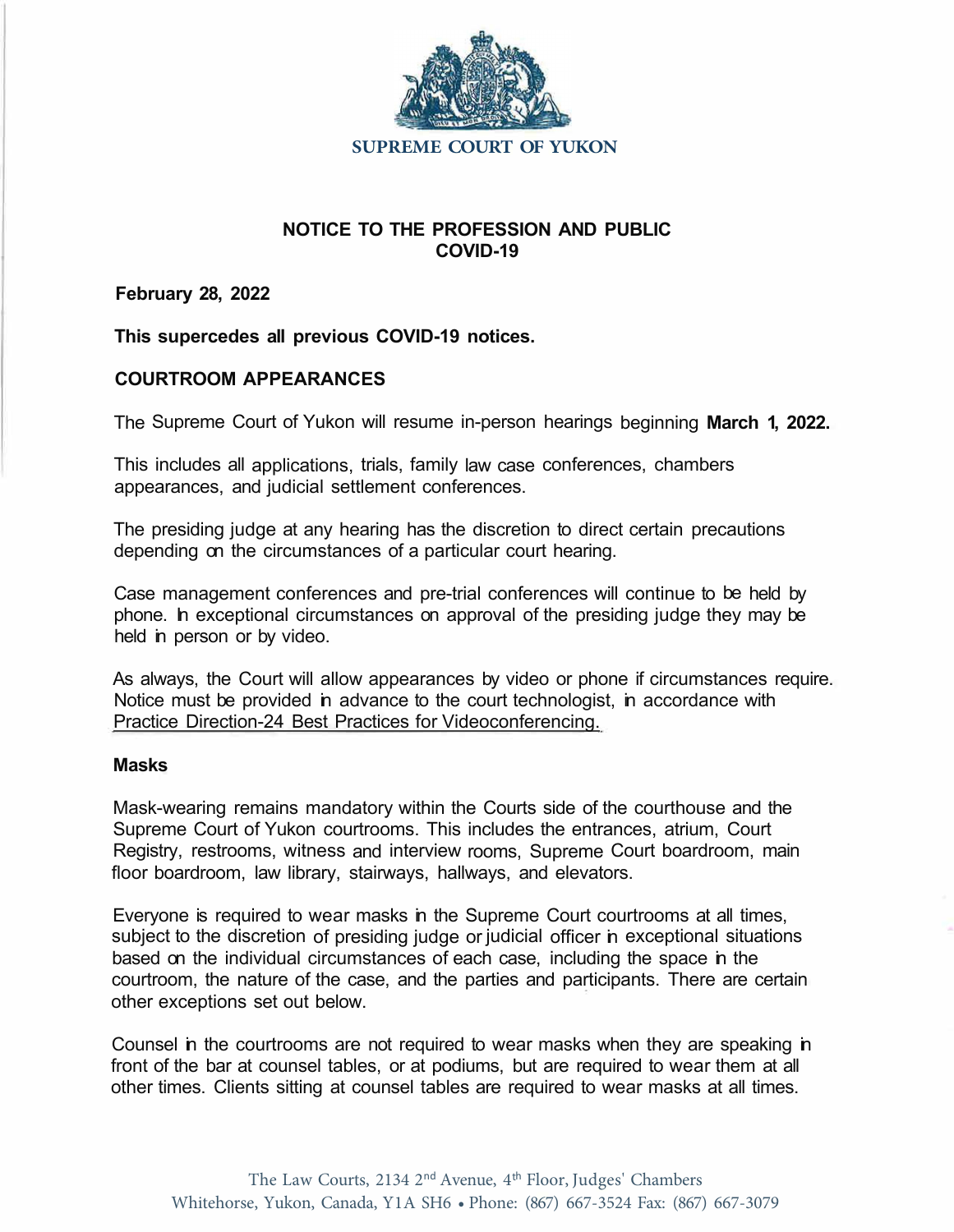Witnesses are required to wear a mask at all times before and after their testimony, including while walking to the witness stand. Once the witness is in the witness stand, they are not required to wear a mask while testifying.

People sitting in the gallery of the courtrooms are required to wear masks at all times.

Everyone is encouraged to bring their own mask, but if you do not have one, a supply will be available in the atrium, or a Sheriff will provide one to you.

Acceptable masks are the medical/surgical masks (available in the atrium), a medical/surgical mask with a cloth mask on top, an N-95 or KN95 mask, or equivalent. Cloth masks on their own are no longer acceptable.

# **Screening Process for Persons Entering the Courtrooms**

The Government of Yukon continues to recommend self-assessment based on the following symptoms:

- Fever;<br>• chille:
- $\overline{\phantom{a}}^{\text{chills}}$
- cough;<br>• chortes
- shortness of breath;<br>•  $\Box$  runny nose;
- 
- runny nose;<br>• sore throat:
- sore throat;<br>• headache: • headache;<br>• less of son
- loss of sense of taste or smell;<br>•  $f_{\text{atomic}}$
- fatigue;<br>• loss of a
- loss of appetite;<br>• **pauses and von**
- nausea and vomiting;
- diarrhea;
- muscle aches.

You shall not attend the courthouse if you are experiencing one or more symptoms or have tested positive for COVID-19:

- within the past 7 days if you are fully vaccinated, meaning 2 doses of the vaccine with the last dose received **less** than 6 months ago, or 3 doses of the vaccine, not immune compromised, and you have mild or moderate illness;
- within the past 10 days if you have had 2 doses of the vaccine and the last dose was **more** than 6 months ago or you are not vaccinated, not immune compromised and have mild or moderate illness; or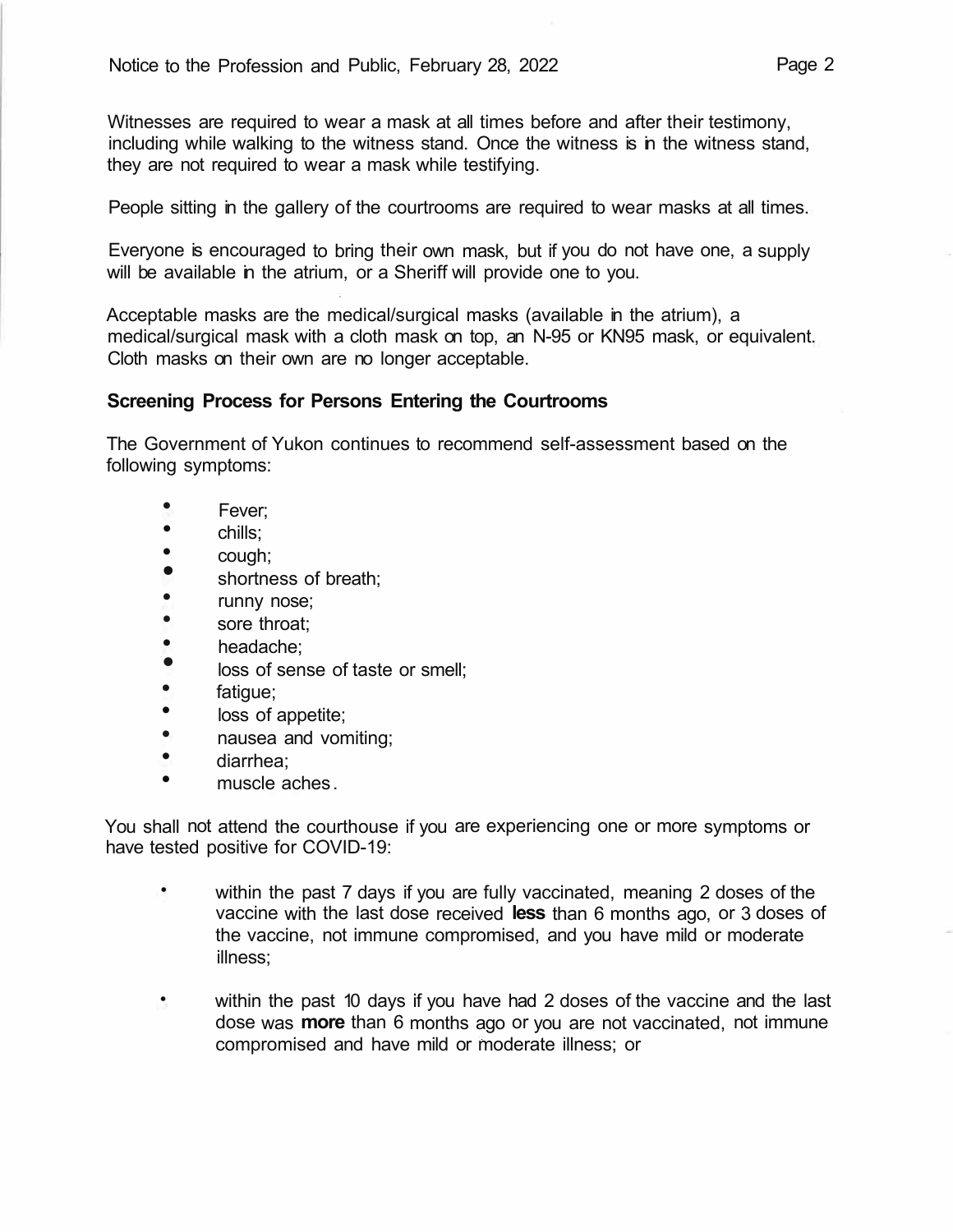• within the past 20 days if you are moderately or significantly immune compromised, have severe illness or have been diagnosed with COVID-19 pneumonia

If you suffer from any pre-existing conditions, consider what are normal symptoms for you. If any of the above symptoms are usual symptoms of one of your pre-existing conditions, then you may not need to get tested or stay home.

You shall not attend at the courthouse if you have been in contact with someone who has COVID-19 in the past 7 days and you are not vaccinated.

If you are experiencing symptoms of COVID-19 or have tested positive for COVID-19, as outlined above, and you are a party, an accused, or a witness whose presence is required in court, please ensure that you inform your counsel or the Trial Co-ordinator of your health situation before the time of your scheduled court appearance.

Counsel and self-represented parties may be asked to confirm at any in-person court appearance that to their knowledge, no one involved on their side, including witnesses and support persons, has any symptoms of illness that may be COVID-19, as outlined above, or has had recent contact with anyone who has symptoms that may be COVID-19.

The Sheriffs will screen people entering the courtrooms. If they observe anyone displaying symptoms that may be COVID-19, Sheriffs have the discretion to exclude observers from the courtroom, subject to the Judge's direction. Sheriffs and/or counsel will advise the Court of any court participants displaying such symptoms, at which time the Court will address the issue if necessary.

If during the proceedings, counsel, parties, or participants become aware that they or someone they have been in contact with in accordance with guidelines listed above have tested positive for COVID-19, they shall notify the clerk.

#### **Cleaning and Sanitation**

Anyone entering the courthouse shall use hand sanitizer upon entry. Hand sanitizer will be available by the entrances and exits of the courthouse.

Anyone entering any courtroom shall use hand sanitizer again upon entry. Hand sanitizer will be available at the entrance to the courtroom, court clerk's desk, witness box, bench and counsel tables.

The gallery seats and surface areas, door handles, clerk's desk, witness box, witness chair, microphones, prisoner box, witness rooms, counsel tables and chairs, and bench, will be cleaned after each use. All courtrooms will be cleaned in their entirety at the end of each day.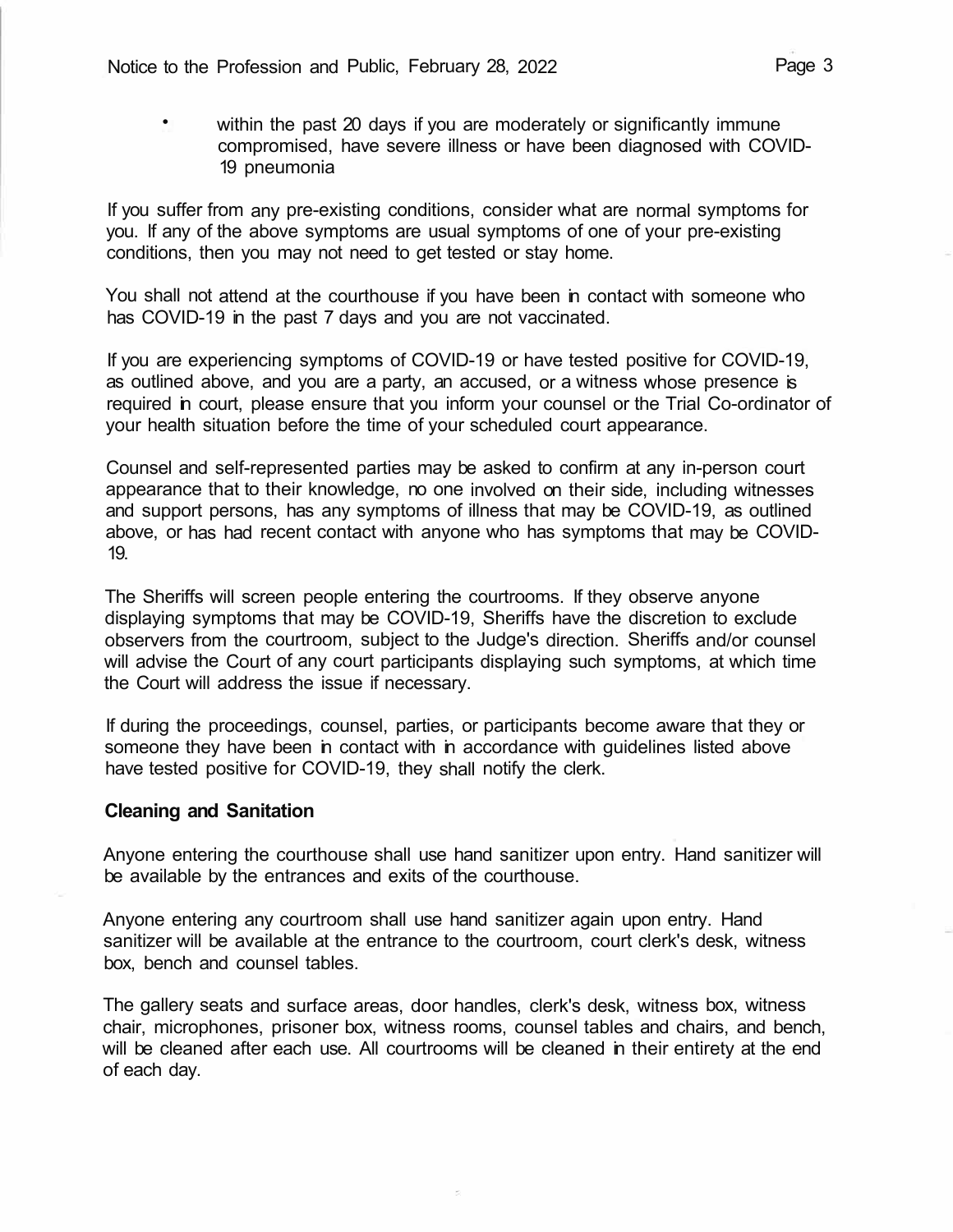If a witness swears an oath, the Bible will be disinfected after its use.

## **Courtroom Layout**

Physical distancing measures among all people in the courtroom must be maintained. Each counsel will have their own podium at the respective ends of each counsel table.

There will be stickers in the gallery seating indicating where people must sit in order to maintain physical distancing.

There will be plexiglass installed around the witness box, in front of the clerk's desk, and available at counsel tables, recognizing that physical distancing may be difficult to be maintained in those areas at all times.

If required, brief adjournments will be granted to counsel during a hearing to communicate with their client or co-counsel outside the courtroom to accommodate physical distancing and confidentiality.

#### **Numbers of People in the Courtroom**

The continued need for physical distancing may mean, in some cases, that it will not be possible for everyone to be present in the courtroom, especially in the smaller courtrooms. Priority will be given to participants in the hearing and support people including family, victim services workers, FASSY workers, mental wellness counsellors, and probation officers.

Members of the media and the public, as always, are permitted to attend court (except in family matters or in exceptional court-ordered circumstances or where there are statutory requirements). If there is insufficient space in the courtroom to accommodate everyone, a conference call number will be provided for the media and members of the general public to call in to hear the proceedings.

The Sheriff's office has discretion to allow people into the courtroom on the basis of these priorities, subject to the presiding judge's direction.

## **COURT REGISTRY**

#### **In-Person Attendances and Filing**

The public door into the Registry will continue to be locked but the Registry will accommodate in-person attendances as long as physical distancing measures are respected. Registry staff may refuse access to the Registry to anyone who does not comply with physical distancing requirements.